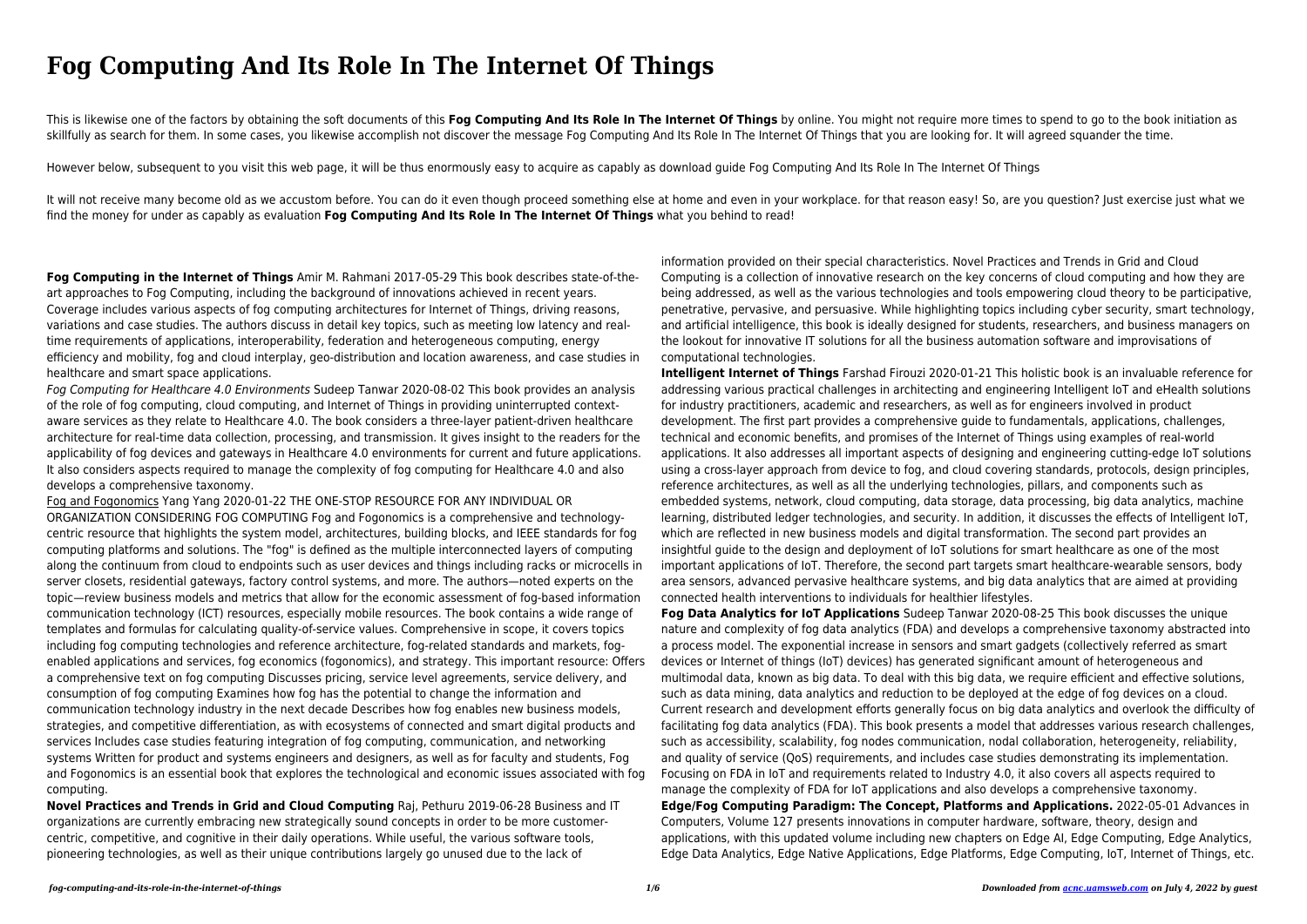Contains novel subject matter that is relevant to computer science Includes the expertise of contributing authors Presents an easy to comprehend writing style

**Fog Computing: Breakthroughs in Research and Practice** Management Association, Information Resources 2018-06-04 Fog computing is rapidly expanding in its applications and capabilities through various parts of society. Utilizing different types of virtualization technologies can push this branch of computing to even greater heights. Fog Computing: Breakthroughs in Research and Practice contains a compendium of the latest academic material on the evolving theory and practice related to fog computing. Including innovative studies on distributed fog computing environments, programming models, and access control mechanisms, this publication is an ideal source for programmers, IT professionals, students, researchers, and engineers. Fog and Edge Computing Rajkumar Buyya 2019-01-04 A comprehensive guide to Fog and Edge applications, architectures, and technologies Recent years have seen the explosive growth of the Internet of Things (IoT): the internet-connected network of devices that includes everything from personal electronics and home appliances to automobiles and industrial machinery. Responding to the ever-increasing bandwidth demands of the IoT, Fog and Edge computing concepts have developed to collect, analyze, and process data more efficiently than traditional cloud architecture. Fog and Edge Computing: Principles and Paradigms provides a comprehensive overview of the state-of-the-art applications and architectures driving this dynamic field of computing while highlighting potential research directions and emerging technologies. Exploring topics such as developing scalable architectures, moving from closed systems to open systems, and ethical issues rising from data sensing, this timely book addresses both the challenges and opportunities that Fog and Edge computing presents. Contributions from leading IoT experts discuss federating Edge resources, middleware design issues, data management and predictive analysis, smart transportation and surveillance applications, and more. A coordinated and integrated presentation of topics helps readers gain thorough knowledge of the foundations, applications, and issues that are central to Fog and Edge computing. This valuable resource: Provides insights on transitioning from current Cloud-centric and 4G/5G wireless environments to Fog Computing Examines methods to optimize virtualized, pooled, and shared resources Identifies potential technical challenges and offers suggestions for possible solutions Discusses major components of Fog and Edge computing architectures such as middleware, interaction protocols, and autonomic management Includes access to a website portal for advanced online resources Fog and Edge Computing: Principles and Paradigms is an essential source of up-to-date information for systems architects, developers, researchers, and advanced undergraduate and graduate students in fields of computer science and engineering. **Fog Computing** Zaigham Mahmood 2018-07-12 This authoritative text/reference describes the state of the art of fog computing, presenting insights from an international selection of renowned experts. A particular focus is provided on development approaches, architectural mechanisms, and measurement metrics for building smart adaptable environments. The coverage also includes important related topics such as device connectivity, security and interoperability, and communication methods. Topics and features: introduces the core concepts and principles of fog computing, and reviews the latest research and best practice relating to fog/edge environments; discusses the vision for an Internet of Things (IoT) in terms of fog computing and other related distributed computing paradigms, such as cloud computing; presents a survey of the key issues and broader aspects of the fog paradigm, as well as the factors that affect adoption of fog computing; examines frameworks and methodologies for fog-based architecture design, improving performance, and measuring quality of experience; proposes tools and methodologies for analyzing large amounts of sensor data from smart city initiatives; describes approaches for designing robust services, management of dataintensive applications, context-aware data analysis, and vehicular networking; identifies potential future research directions and technological innovations in relation to distributed computing environments such as the IoT. This enlightening volume offers essential perspectives for researchers of distributed computing and computer networking, as well as for advanced undergraduate and graduate students pursuing interests in this area. Professional engineers seeking to enhance security and connectivity in their IoT systems will also find this work to be a valuable reference.

Internet of Everything Beniamino Di Martino 2017-10-15 This book focuses on the Internet of Everything and related fields. The Internet of Everything adds connectivity and intelligence to just about every device, giving it special functions. The book provides a common platform for integrating information from heterogeneous

sources. However, this can be quite reductive, as the Internet of Everything provides links not only among things, but also data, people, and business processes. The evolution of current sensor and device networks, with strong interactions between people and social environments, will have a dramatic impact on everything from city planning, first responders, the military and health. Such a shared ecosystem will allow for the interaction between data, sensor inputs and heterogeneous systems. Semantics is a fundamental component of this since semantic technologies are able to provide the necessary bridge between different data representations, and to solve terminology incongruence. Integrating data from distributed devices, sensor networks, social networks and biomedical instruments requires, first of all, the systematization of the current state of the art in such fields. Then, it is necessary to identify a common action thread to actually merge and homogenize standards and techniques applied in such a heterogeneous field. The exact requirements of an Internet of Everything environment need to be precisely identified and formally expressed, and finally, the role of modern computing paradigms, such as Cloud and Fog Computing, needs to be assessed with respect to the requirements expressed by an Internet of Everything ecosystem. **Encyclopedia of Big Data Technologies** Sherif Sakr 2019-03-01 The Encyclopedia of Big Data Technologies provides researchers, educators, students and industry professionals with a comprehensive authority over the most relevant Big Data Technology concepts. With over 300 articles written by worldwide subject matter experts from both industry and academia, the encyclopedia covers topics such as big data storage systems, NoSQL database, cloud computing, distributed systems, data processing, data management, machine learning and social technologies, data science. Each peer-reviewed, highly structured entry provides the reader with basic terminology, subject overviews, key research results, application examples, future directions, cross references and a bibliography. The entries are expository and tutorial, making this reference a practical resource for students, academics, or professionals. In addition, the distinguished, international editorial board of the encyclopedia consists of well-respected scholars, each developing topics based upon their expertise.

Modeling and Simulation Design Phillip Tavel 2007-01-01 **Fog Computing for Healthcare 4.0 Environments** Sudeep Tanwar 2021-08-04 This book provides an analysis of the role of fog computing, cloud computing, and Internet of Things in providing uninterrupted context-aware services as they relate to Healthcare 4.0. The book considers a three-layer patient-driven healthcare architecture for real-time data collection, processing, and transmission. It gives insight to the readers for the applicability of fog devices and gateways in Healthcare 4.0 environments for current and future applications. It also considers aspects required to manage the complexity of fog computing for Healthcare 4.0 and also develops a comprehensive taxonomy. **Fog for 5G and IoT** Mung Chiang 2017-04-03 Fog is starting to shape the future of the balance of power in information technology The book examines how fog will change the information technology industry in the next decade. Along the cloud-to-things continuum, fog distributes the services of computation, communication, control, and storage closer to the edge, access, and users. As a computing and networking architecture, fog enables key applications in wireless 5G, the Internet of things (IoT), and big data. The authors cover the fundamental trade-offs to major applications of fog. The book chapters are designed to motivate a transition from the current cloud architectures to the fog (Chapter 1) and the necessary architectural components to support such a transition (Chapters 2–6). The rest of the chapters (Chapters 7–11) are dedicated to reviewing various 5G and IoT applications that will benefit from fog networking. This volume is edited by pioneers in fog and includes contributions by active researchers in the field. Covers fog technologies and describes the interaction between fog and cloud Presents a view of fog and IoT that combines the aspects of both industry and academia Discusses the various architectural and design challenges in coordinating the interactions between M2M, D2D, and fog technologies "Fog for 5G and IoT" serves as an introduction to the evolving fog architecture, compiling work from different areas that collectively form this paradigm

Communication Networks and Service Management in the Era of Artificial Intelligence and Machine Learning Nur Zincir-Heywood 2021-09-03 COMMUNICATION NETWORKS AND SERVICE MANAGEMENT IN THE ERA OF ARTIFICIAL INTELLIGENCE AND MACHINE LEARNING Discover the impact that new technologies are having on communication systems with this up-to-date and one-stop resource Communication Networks and Service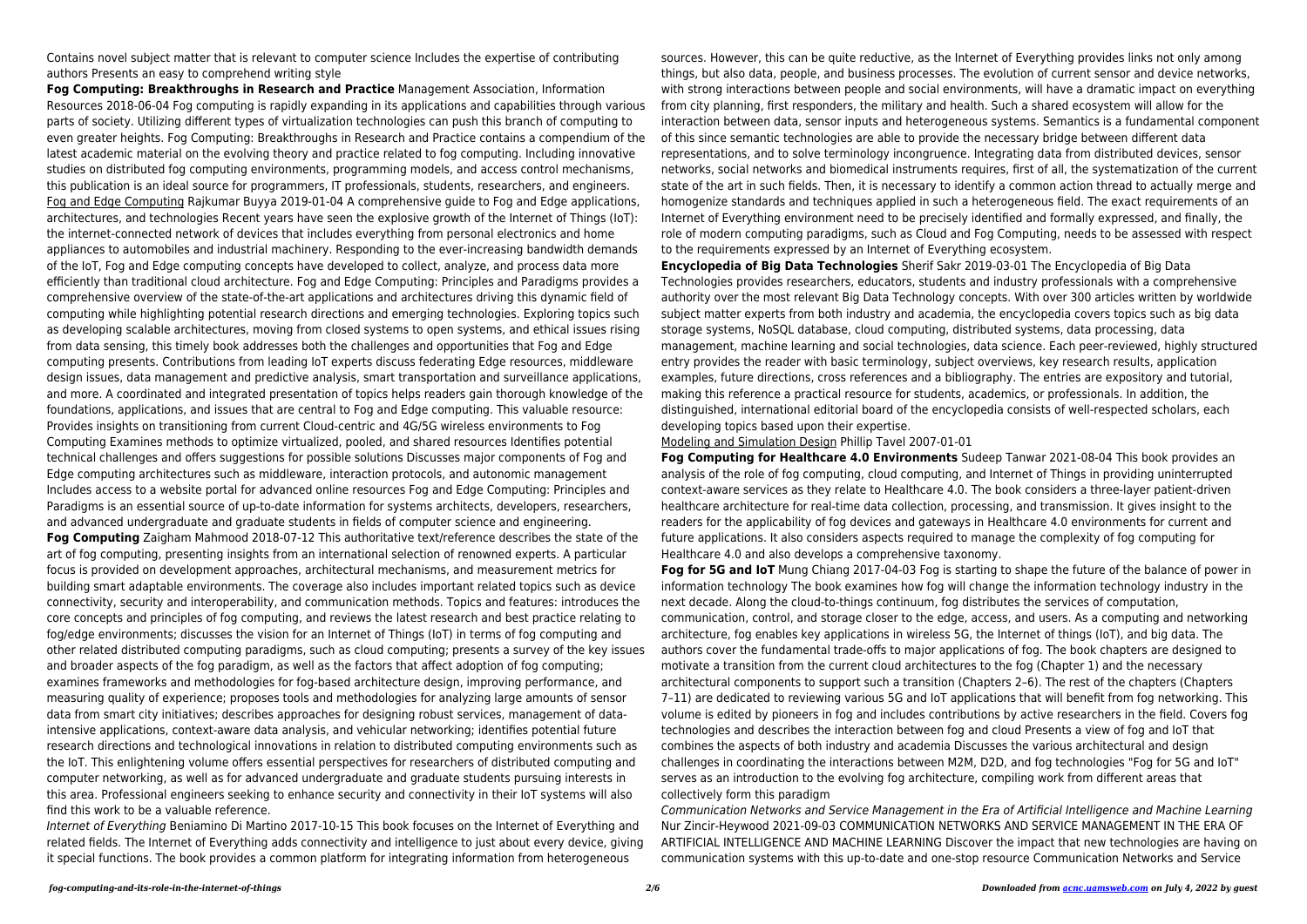Management in the Era of Artificial Intelligence and Machine Learning delivers a comprehensive overview of the impact of artificial intelligence (AI) and machine learning (ML) on service and network management. Beginning with a fulsome description of ML and AI, the book moves on to discuss management models, architectures, and frameworks. The authors also explore how AI and ML can be used in service management functions like the generation of workload profiles, service provisioning, and more. The book includes a handpicked selection of applications and case studies, as well as a treatment of emerging technologies the authors predict could have a significant impact on network and service management in the future. Statistical analysis and data mining are also discussed, particularly with respect to how they allow for an improvement of the management and security of IT systems and networks. Readers will also enjoy topics like: A thorough introduction to network and service management, machine learning, and artificial intelligence An exploration of artificial intelligence and machine learning for management models, including autonomic management, policy-based management, intent based management, and network virtualization-based management Discussions of AI and ML for architectures and frameworks, including cloud systems, software defined networks, 5G and 6G networks, and Edge/Fog networks An examination of AI and ML for service management, including the automatic generation of workload profiles using unsupervised learning Perfect for information and communications technology educators, Communication Networks and Service Management in the Era of Artificial Intelligence and Machine Learning will also earn a place in the libraries of engineers and professionals who seek a structured reference on how the emergence of artificial intelligence and machine learning techniques is affecting service and network management.

Handbook of Large-Scale Distributed Computing in Smart Healthcare Samee U. Khan 2017-08-07 This volume offers readers various perspectives and visions for cutting-edge research in ubiquitous healthcare. The topics emphasize large-scale architectures and high performance solutions for smart healthcare, healthcare monitoring using large-scale computing techniques, Internet of Things (IoT) and big data analytics for healthcare, Fog Computing, mobile health, large-scale medical data mining, advanced machine learning methods for mining multidimensional sensor data, smart homes, and resource allocation methods for the BANs. The book contains high quality chapters contributed by leading international researchers working in domains, such as e-Health, pervasive and context-aware computing, cloud, grid, cluster, and big-data computing. We are optimistic that the topics included in this book will provide a multidisciplinary research platform to the researchers, practitioners, and students from biomedical engineering, health informatics, computer science, and computer engineering.

Advancing Consumer-Centric Fog Computing Architectures Munir, Kashif 2018-12-07 Due to a rapidly growing number of devices and communications, cloud computing has begun to fall behind on its ability to adequately process today's technology. Additionally, companies have begun to look for solutions that would help reduce their infrastructure costs and improve profitability. Fog computing, a paradigm that extends cloud computing and services to the edge of the network, has presented itself as a viable solution and costsaving method. However, before businesses can implement this new method, concerns regarding its security, privacy, availability, and data protection must be addressed. Advancing Consumer-Centric Fog Computing Architectures is a collection of innovative research on the methods and applications of fog computing in technological, business, and organizational dimensions. Thoroughly examining fog computing with respect to issues of management, trust and privacy, governance, and interoperability, this publication highlights a range of topics including access control mechanism, data confidentiality, and service-oriented architecture. This book is ideally designed for academicians, researchers, software developers, IT professionals, policymakers, technology designers, graduate-level students, managers, and business owners. Big Data and Internet of Things: A Roadmap for Smart Environments Nik Bessis 2014-03-11 This book presents current progress on challenges related to Big Data management by focusing on the particular challenges associated with context-aware data-intensive applications and services. The book is a state-ofthe-art reference discussing progress made, as well as prompting future directions on the theories, practices, standards and strategies that are related to the emerging computational technologies and their association with supporting the Internet of Things advanced functioning for organizational settings including both business and e-science. Apart from inter-operable and inter-cooperative aspects, the book deals with a notable opportunity namely, the current trend in which a collectively shared and generated content is

emerged from Internet end-users. Specifically, the book presents advances on managing and exploiting the vast size of data generated from within the smart environment (i.e. smart cities) towards an integrated, collective intelligence approach. The book also presents methods and practices to improve large storage infrastructures in response to increasing demands of the data intensive applications. The book contains 19 self-contained chapters that were very carefully selected based on peer review by at least two expert and independent reviewers and is organized into the three sections reflecting the general themes of interest to the IoT and Big Data communities: Section I: Foundations and Principles Section II: Advanced Models and Architectures Section III: Advanced Applications and Future Trends The book is intended for researchers interested in joining interdisciplinary and transdisciplinary works in the areas of Smart Environments, Internet of Things and various computational technologies for the purpose of an integrated collective computational intelligence approach into the Big Data era. The Rise of Fog Computing in the Digital Era K. G. Srinivasa 2018 "This book contains a compendium of the latest academic material on the evolving theory and practice related to fog computing. Including innovative studies on distributed fog computing environments, programming models, and access control mechanisms"-- **Innovations in the Industrial Internet of Things (IIoT) and Smart Factory** Goundar, Sam 2021-01-22 Industrial internet of things (IIoT) is changing the face of industry by completely redefining the way stakeholders, enterprises, and machines connect and interact with each other in the industrial digital ecosystem. Smart and connected factories, in which all the machinery transmits real-time data, enable industrial data analytics for improving operational efficiency, productivity, and industrial processes, thus creating new business opportunities, asset utilization, and connected services. IIoT leads factories to step out of legacy environments and arcane processes towards open digital industrial ecosystems. Innovations in the Industrial Internet of Things (IIoT) and Smart Factory is a pivotal reference source that discusses the development of models and algorithms for predictive control of industrial operations and focuses on optimization of industrial operational efficiency, rationalization, automation, and maintenance. While highlighting topics such as artificial intelligence, cyber security, and data collection, this book is ideally designed for engineers, manufacturers, industrialists, managers, IT consultants, practitioners, students, researchers, and industrial industry professionals.

Fog/Edge Computing For Security, Privacy, and Applications Wei Chang 2021-01-04 This book provides the state-of-the-art development on security and privacy for fog/edge computing, together with their system architectural support and applications. This book is organized into five parts with a total of 15 chapters. Each area corresponds to an important snapshot. The first part of this book presents an overview of fog/edge computing, focusing on its relationship with cloud technology and the future with the use of 5G communication. Several applications of edge computing are discussed. The second part of this book considers several security issues in fog/edge computing, including the secure storage and search services, collaborative intrusion detection method on IoT-fog computing, and the feasibility of deploying Byzantine agreement protocols in untrusted environments. The third part of this book studies the privacy issues in fog/edge computing. It first investigates the unique privacy challenges in fog/edge computing, and then discusses a privacy-preserving framework for the edge-based video analysis, a popular machine learning application on fog/edge. This book also covers the security architectural design of fog/edge computing, including a comprehensive overview of vulnerabilities in fog/edge computing within multiple architectural levels, the security and intelligent management, the implementation of network-function-virtualizationenabled multicasting in part four. It explains how to use the blockchain to realize security services. The last part of this book surveys applications of fog/edge computing, including the fog/edge computing in Industrial IoT, edge-based augmented reality, data streaming in fog/edge computing, and the blockchain-based application for edge-IoT. This book is designed for academics, researchers and government officials, working in the field of fog/edge computing and cloud computing. Practitioners, and business organizations (e.g., executives, system designers, and marketing professionals), who conduct teaching, research, decision making, and designing fog/edge technology will also benefit from this book The content of this book will be particularly useful for advanced-level students studying computer science, computer technology, and information systems, but also applies to students in business, education, and economics, who would benefit from the information, models, and case studies therein.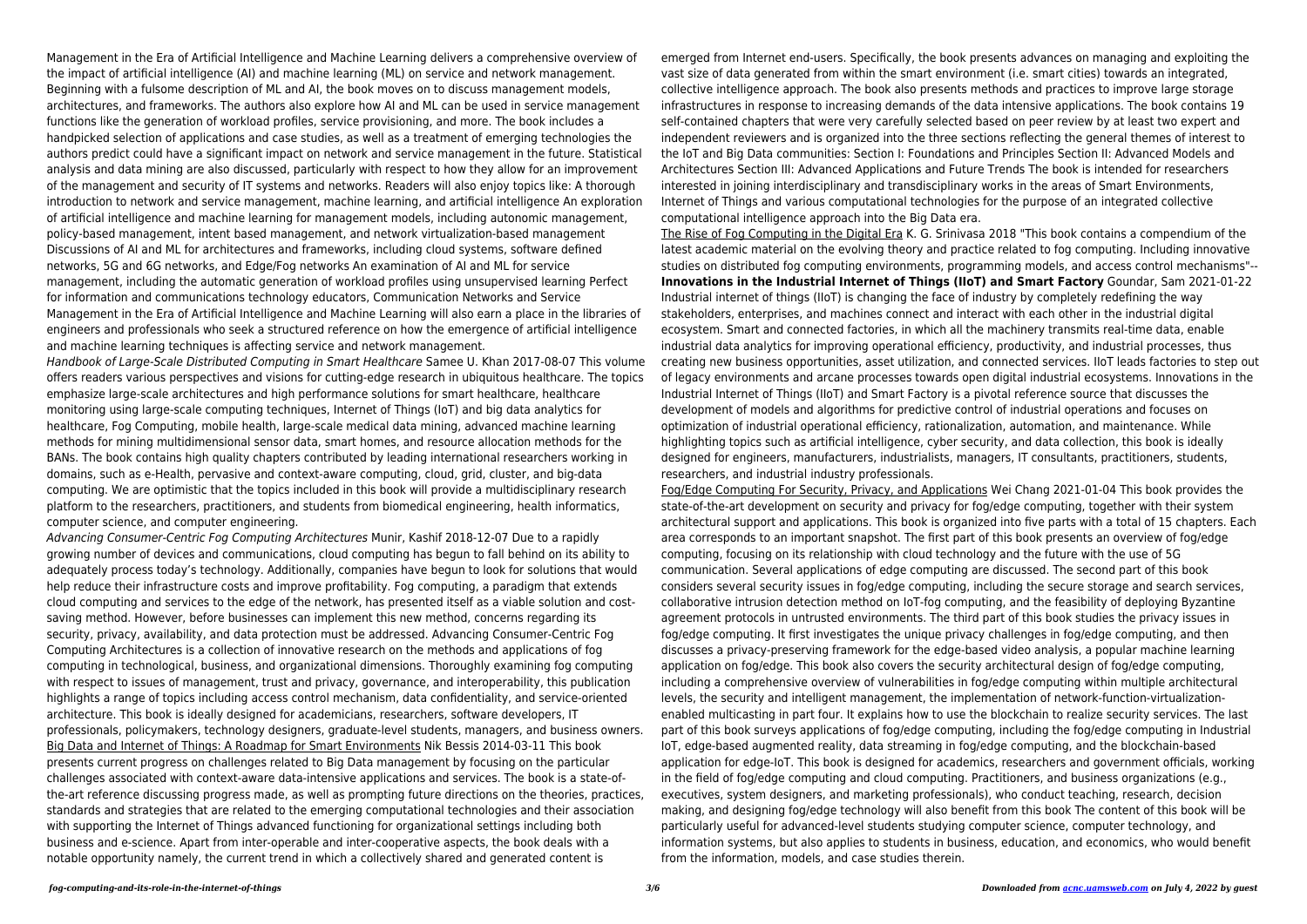## **Advanced Information Networking and Applications** Leonard Barolli

The Rise of Fog Computing in the Digital Era Srinivasa, K.G. 2018-08-31 With the immense growth of information, the prevalence of ubiquitously connected smart devices is rapidly increasing. Providing platforms that support computation, storage, and networking services between end devices is an essential aspect of an expanding digital society. The Rise of Fog Computing in the Digital Era provides innovative insights into the present generation of computing devices, as well as new approaches to computational platforms through fog computing. The content within this publication presents concepts and theories on data analytics, management systems, networking architectures, and many more. It is a vital reference source for IT professionals, computer programmers, software developers, computer engineers, researchers, and upperlevel students seeking topics centered on the challenges and benefits of fog computing in mobile environments.

Applying Integration Techniques and Methods in Distributed Systems and Technologies Kecskemeti, Gabor 2019-04-12 Distributed systems intertwine with our everyday lives. The benefits and current shortcomings of the underpinning technologies are experienced by a wide range of people and their smart devices. With the rise of large-scale IoT and similar distributed systems, cloud bursting technologies, and partial outsourcing solutions, private entities are encouraged to increase their efficiency and offer unparalleled availability and reliability to their users. Applying Integration Techniques and Methods in Distributed Systems is a critical scholarly publication that defines the current state of distributed systems, determines further goals, and presents architectures and service frameworks to achieve highly integrated distributed systems and presents solutions to integration and efficient management challenges faced by current and future distributed systems. Highlighting topics such as multimedia, programming languages, and smart environments, this book is ideal for system administrators, integrators, designers, developers, researchers, and academicians. Integration of Cloud Computing with Internet of Things Monika Mangla 2021-03-08 The book aims to integrate the aspects of IoT, Cloud computing and data analytics from diversified perspectives. The book also plans to discuss the recent research trends and advanced topics in the field which will be of interest to academicians and researchers working in this area. Thus, the book intends to help its readers to understand and explore the spectrum of applications of IoT, cloud computing and data analytics. Here, it is also worth mentioning that the book is believed to draw attention on the applications of said technology in various disciplines in order to obtain enhanced understanding of the readers. Also, this book focuses on the researches and challenges in the domain of IoT, Cloud computing and Data analytics from perspectives of various stakeholders.

Energy Conservation Solutions for Fog-Edge Computing Paradigms Rajeev Tiwari 2021-09-07 This book focuses on energy efficiency concerns in fog–edge computing and the requirements related to Industry 4.0 and next-generation networks like 5G and 6G. This book guides the research community about practical approaches, methodological, and moral questions in any nations' journey to conserve energy in fog–edge computing environments. It discusses a detailed approach required to conserve energy and comparative case studies with respect to various performance evaluation metrics, such as energy conservation, resource allocation strategies, task allocation strategies, VM migration, and load-sharing strategies with state-of-theart approaches, with fog and edge networks.

**Fog, Edge, and Pervasive Computing in Intelligent IoT Driven Applications** Deepak Gupta 2021-01-07 A practical guide to the design, implementation, evaluation, and deployment of emerging technologies for intelligent IoT applications With the rapid development in artificially intelligent and hybrid technologies, IoT, edge, fog-driven, and pervasive computing techniques are becoming important parts of our daily lives. This book focuses on recent advances, roles, and benefits of these technologies, describing the latest intelligent systems from a practical point of view. Fog, Edge, and Pervasive Computing in Intelligent IoT Driven Applications is also valuable for engineers and professionals trying to solve practical, economic, or technical problems. With a uniquely practical approach spanning multiple fields of interest, contributors cover theory, applications, and design methodologies for intelligent systems. These technologies are rapidly transforming engineering, industry, and agriculture by enabling real-time processing of data via computational, resource-oriented metaheuristics and machine learning algorithms. As edge/fog computing and associated technologies are implemented far and wide, we are now able to solve previously intractable

problems. With chapters contributed by experts in the field, this book: Describes Machine Learning frameworks and algorithms for edge, fog, and pervasive computing Considers probabilistic storage systems and proven optimization techniques for intelligent IoT Covers 5G edge network slicing and virtual network systems that utilize new networking capacity Explores resource provisioning and bandwidth allocation for edge, fog, and pervasive mobile applications Presents emerging applications of intelligent IoT, including smart farming, factory automation, marketing automation, medical diagnosis, and more Researchers, graduate students, and practitioners working in the intelligent systems domain will appreciate this book's practical orientation and comprehensive coverage. Intelligent IoT is revolutionizing every industry and field today, and Fog, Edge, and Pervasive Computing in Intelligent IoT Driven Applications provides the background, orientation, and inspiration needed to begin. Large-scale Data Streaming, Processing, and Blockchain Security Hemraj Saini 2020 "This book explores the latest methodologies, modeling, and simulations for coping with the generation and management of largescale data in both scientific and individual applications"-- The Cloud-to-Thing Continuum Theo Lynn 2020-01-01 The Internet of Things offers massive societal and economic opportunities while at the same time significant challenges, not least the delivery and management of the technical infrastructure underpinning it, the deluge of data generated from it, ensuring privacy and security, and capturing value from it. This Open Access Pivot explores these challenges, presenting the state of the art and future directions for research but also frameworks for making sense of this complex area. This book provides a variety of perspectives on how technology innovations such as fog, edge and dew computing, 5G networks, and distributed intelligence are making us rethink conventional cloud computing to support the Internet of Things. Much of this book focuses on technical aspects of the Internet of Things, however, clear methodologies for mapping the business value of the Internet of Things are still missing. We provide a value mapping framework for the Internet of Things to address this gap. While there is much hype about the Internet of Things, we have yet to reach the tipping point. As such, this book provides a timely entrée for higher education educators, researchers and students, industry and policy makers on the technologies that promise to reshape how society interacts and operates. Theo Lynn is Full Professor of Digital Business at DCU Business School, Ireland and Director of the Irish Institute of Digital Business. John G. Mooney is Associate Professor of Information Systems and Technology Management at the Pepperdine Graziadio Business School, United States. Brian Lee is Director of the Software Research Institute at Athlone Institute of Technology. Patricia Takako Endo is a Postdoctoral Research Fellow at the Irish Institute of Digital Business, Dublin City University, Ireland, and a Professor at Universidade de Pernambuco, Brazil.

**Fog Computing, Deep Learning and Big Data Analytics-Research Directions** C.S.R. Prabhu 2019-01-04 This book provides a comprehensive picture of fog computing technology, including of fog architectures, latency aware application management issues with real time requirements, security and privacy issues and fog analytics, in wide ranging application scenarios such as M2M device communication, smart homes, smart vehicles, augmented reality and transportation management. This book explores the research issues involved in the application of traditional shallow machine learning and deep learning techniques to big data analytics. It surveys global research advances in extending the conventional unsupervised or clustering algorithms, extending supervised and semi-supervised algorithms and association rule mining algorithms to big data Scenarios. Further it discusses the deep learning applications of big data analytics to fields of computer vision and speech processing, and describes applications such as semantic indexing and data tagging. Lastly it identifies 25 unsolved research problems and research directions in fog computing, as well as in the context of applying deep learning techniques to big data analytics, such as dimensionality reduction in high-dimensional data and improved formulation of data abstractions along with possible directions for their solutions.

Data Lakes Anne Laurent 2020-04-09 The concept of a data lake is less than 10 years old, but they are already hugely implemented within large companies. Their goal is to efficiently deal with ever-growing volumes of heterogeneous data, while also facing various sophisticated user needs. However, defining and building a data lake is still a challenge, as no consensus has been reached so far. Data Lakes presents recent outcomes and trends in the field of data repositories. The main topics discussed are the data-driven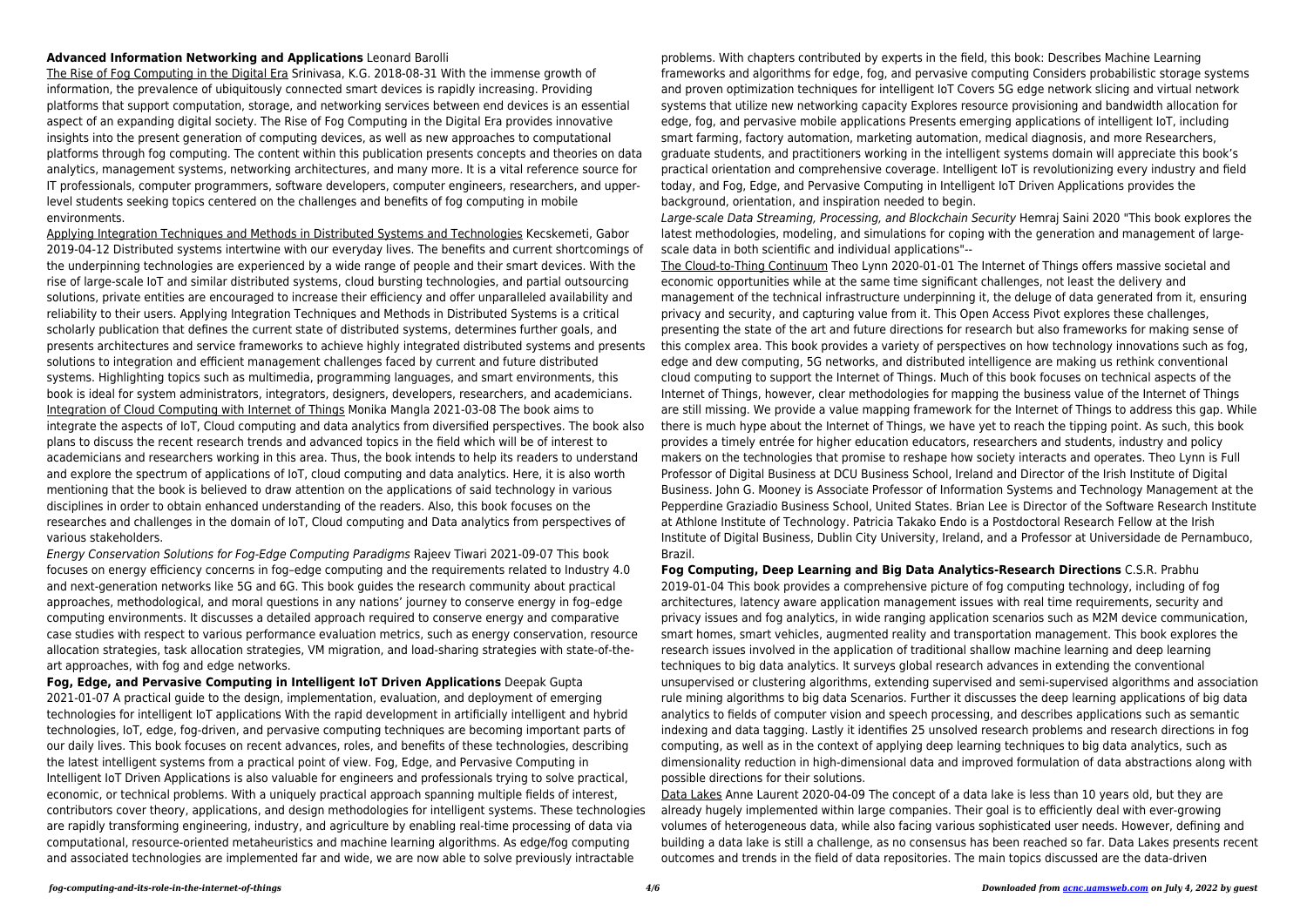architecture of a data lake; the management of metadata – supplying key information about the stored data, master data and reference data; the roles of linked data and fog computing in a data lake ecosystem; and how gravity principles apply in the context of data lakes. A variety of case studies are also presented, thus providing the reader with practical examples of data lake management.

**Architecture and Security Issues in Fog Computing Applications** Goundar, Sam 2019-09-20 As the progression of the internet continues, society is finding easier, quicker ways of simplifying their needs with the use of technology. With the growth of lightweight devices, such as smart phones and wearable devices, highly configured hardware is in heightened demand in order to process the large amounts of raw data that are acquired. Connecting these devices to fog computing can reduce bandwidth and latency for data transmission when associated with centralized cloud solutions and uses machine learning algorithms to handle large amounts of raw data. The risks that accompany this advancing technology, however, have yet to be explored. Architecture and Security Issues in Fog Computing Applications is a pivotal reference source that provides vital research on the architectural complications of fog processing and focuses on security and privacy issues in intelligent fog applications. While highlighting topics such as machine learning, cyberphysical systems, and security applications, this publication explores the architecture of intelligent fog applications enabled with machine learning. This book is ideally designed for IT specialists, software developers, security analysts, software engineers, academicians, students, and researchers seeking current research on network security and wireless systems.

Fog Computing Based IoT Applications and Their Performance Santosh Reddy Gundala Palle 2018 Today's Internet of Things (IoT) is enabling innovations much faster to enhance the quality of life using various IoT applications such as Smart City, Smart Homes, Autonomous Driving Cars, Drone Monitoring Systems and many more applications. Cloud Computing in IoT has playing a significant role in providing its maximum services such as Data Storage, Computing or Processing, Analyzing and Securing Big Data etc for IoT applications. But, researchers estimated that the users are going to deploy 1 trillion IoT devices by the year 2025 which could have an economic impact of \$11 trillion dollars per year. The unprecedented amount of data that is going to generate from those number of devices is pushing the cloud computing traditional systems to difficult situations to handle. Along with this situation there are certain applications (Self Driving, Health Monitoring, Gamming, Real-Time Big Data Analytics, Live Streaming and Controlling Applications etc.) in IoT which requires quick response to react and control the situations if necessary. The traditional Cloud Computing systems in this scenario cannot satisfy the service level agreement (SLA) made between the cloud service providers and cloud users. Balancing this scenario, cloud service providers must maintain a reasonable performance while reducing the energy consumption and cost of maintenance. In this thesis work a new computing paradigm called Fog Computing has been used for our newly proposed application models to overcome the problems or drawbacks of Cloud Computing and to enhance the performance for our application models by satisfying the quality of service level agreements (QOSLA). By using Fog Computing distributed strategy our models achieved better performance and worked more efficient than in Cloud. It also reduced the network usage, energy consumption in cloud and cost of execution. To simulate our work, we used iFogSim simulation toolkit which is currently growing significantly for the past couple of years. Cloud and Fog Computing Platforms for Internet of Things Pankaj Bhambri 2022-06-08 Today, relevant data are typically delivered to cloud-based servers for storing and analysis in order to extract key features and enable enhanced applications beyond the basic transmission of raw data and to realize the possibilities associated with the impending Internet of Things (IoT). To allow for quicker, more efficient, and expanded privacy-preserving services, a new trend called Fog Computing has emerged: moving these responsibilities to the network's edge. Traditional centralized cloud computing paradigms confront new problems posed by IoT application growth, including high latency, limited storage, and outages due to a lack of available resources. Fog Computing puts the cloud and IoT devices closer together to address these issues. Instead of sending IoT data to the cloud, the fog processes and stores it locally at IoT devices. Unlike the cloud, fogbased services have a faster reaction time and better quality overall. Fog Computing, Cloud Computing, and their connectivity with the IoT are discussed in this book, with an emphasis on the advantages and implementation issues. It also explores the various architectures and appropriate IoT applications. Fog Computing, Cloud Computing, and Internet of Things are being suggested as potential research directions.

Features: A systematic overview of the state-of-the-art in Cloud Computing, Fog Computing, and Internet of Things Recent research results and some pointers to future advancements in architectures and methodologies Detailed examples from clinical studies using several different data sets **Handbook of Research on Cloud and Fog Computing Infrastructures for Data Science** Raj, Pethuru 2018-05-18 Fog computing is quickly increasing its applications and uses to the next level. As it continues to grow, different types of virtualization technologies can thrust this branch of computing further into mainstream use. The Handbook of Research on Cloud and Fog Computing Infrastructures for Data Science is a key reference volume on the latest research on the role of next-generation systems and devices that are capable of self-learning and how those devices will impact society. Featuring wide-ranging coverage across a variety of relevant views and themes such as cognitive analytics, data mining algorithms, and the internet of things, this publication is ideally designed for programmers, IT professionals, students, researchers, and engineers looking for innovative research on software-defined cloud infrastructures and domain-specific analytics.

**Fog Computing** Assad Abbas 2020-04-21 Summarizes the current state and upcoming trends within the area of fog computing Written by some of the leading experts in the field, Fog Computing: Theory and Practice focuses on the technological aspects of employing fog computing in various application domains, such as smart healthcare, industrial process control and improvement, smart cities, and virtual learning environments. In addition, the Machine-to-Machine (M2M) communication methods for fog computing environments are covered in depth. Presented in two parts—Fog Computing Systems and Architectures, and Fog Computing Techniques and Application—this book covers such important topics as energy efficiency and Quality of Service (QoS) issues, reliability and fault tolerance, load balancing, and scheduling in fog computing systems. It also devotes special attention to emerging trends and the industry needs associated with utilizing the mobile edge computing, Internet of Things (IoT), resource and pricing estimation, and virtualization in the fog environments. Includes chapters on deep learning, mobile edge computing, smart grid, and intelligent transportation systems beyond the theoretical and foundational concepts Explores realtime traffic surveillance from video streams and interoperability of fog computing architectures Presents the latest research on data quality in the IoT, privacy, security, and trust issues in fog computing Fog Computing: Theory and Practice provides a platform for researchers, practitioners, and graduate students from computer science, computer engineering, and various other disciplines to gain a deep understanding of fog computing. Privacy-Enhancing Fog Computing and Its Applications Xiaodong Lin 2018-11-12 This SpringerBrief covers the security and privacy challenges in fog computing, and proposes a new secure and privacy-preserving mechanisms to resolve these challenges for securing fog-assisted IoT applications. Chapter 1 introduces the architecture of fog-assisted IoT applications and the security and privacy challenges in fog computing. Chapter 2 reviews several promising privacy-enhancing techniques and illustrates examples on how to leverage these techniques to enhance the privacy of users in fog computing. Specifically, the authors divide the existing privacy-enhancing techniques into three categories: identity-hidden techniques, location privacy protection and data privacy enhancing techniques. The research is of great importance since security and privacy problems faced by fog computing impede the healthy development of its enabled IoT applications. With the advanced privacy-enhancing techniques, the authors propose three secure and privacy-preserving protocols for fog computing applications, including smart parking navigation, mobile crowdsensing and smart grid. Chapter 3 introduces identity privacy leakage in smart parking navigation systems, and proposes a privacy-preserving smart parking navigation system to prevent identity privacy exposure and support efficient parking guidance retrieval through road-side units (fogs) with high retrieving probability and security guarantees. Chapter 4 presents the location privacy leakage, during task allocation in mobile crowdsensing, and propose a strong privacy-preserving task allocation scheme that enables location-based task allocation and reputation-based report selection without exposing knowledge about the location and reputation for participators in mobile crowdsensing. Chapter 5 introduces the data privacy leakage in smart grid, and proposes an efficient and privacy-preserving smart metering protocol to allow collectors (fogs) to achieve real-time measurement collection with privacy-enhanced data aggregation. Finally, conclusions and future research directions are given in Chapter 6. This brief validates the significant feature extension and efficiency improvement of IoT devices without sacrificing the security and privacy of users against dishonest